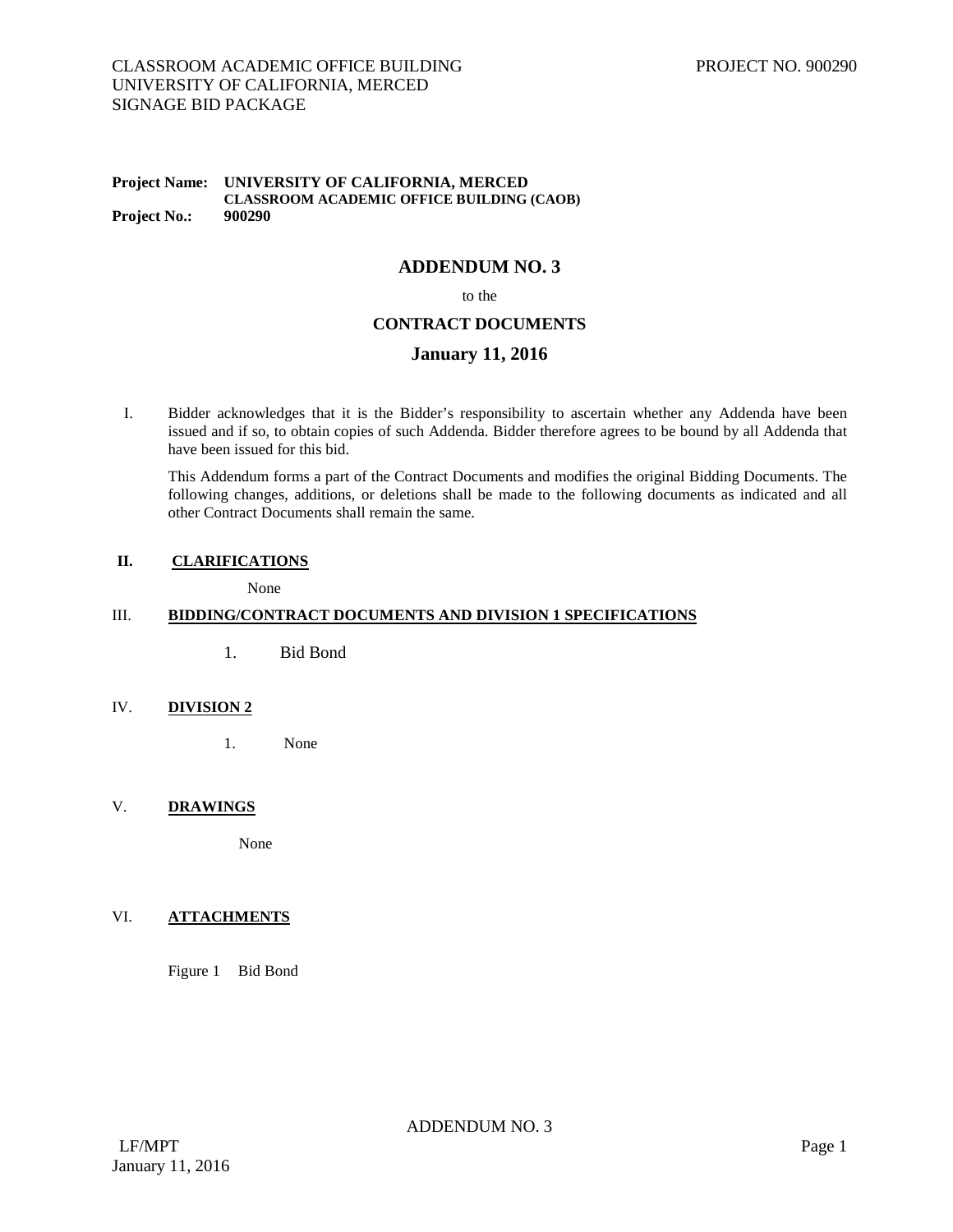### **UNIVERSITY OF CALIFORNIA, MERCED**

**\_\_\_\_\_\_\_\_\_\_\_\_\_\_\_\_\_\_\_\_\_\_\_\_\_\_\_\_\_\_\_**

**By: University of California, Merced**

**Fran Telechea** *Interim Director of Construction and Inspection Services*

**End of Addendum No. 3**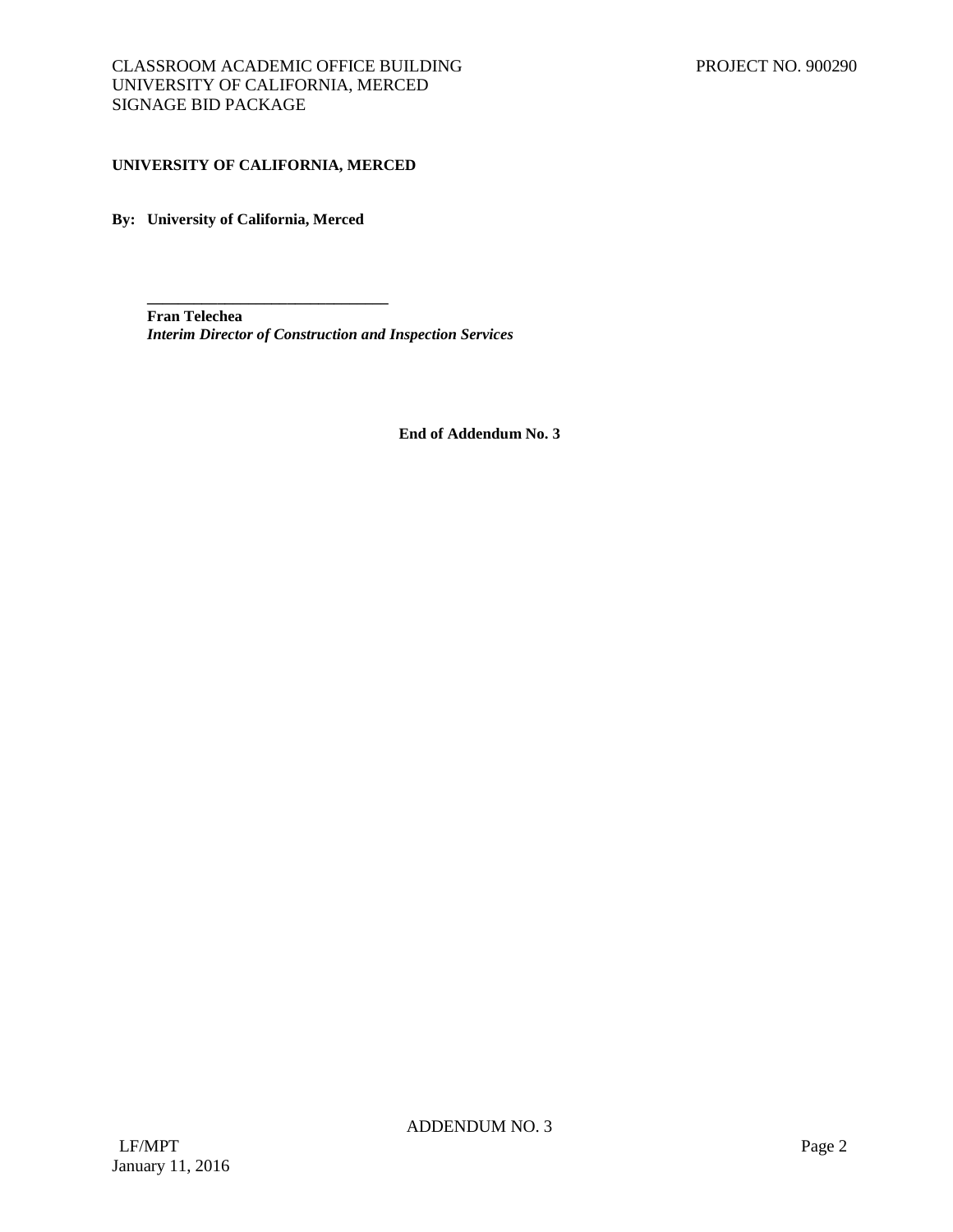# **BID BOND**

KNOW ALL PERSONS BY THESE PRESENTS:

That we,

as Principal, and , as Surety, are held and firmly bound unto THE REGENTS OF THE UNIVERSITY OF CALIFORNIA, hereinafter called THE REGENTS, in the sum of 10% of the Lump Sum Base Bid amount for payment of which in lawful money of the United States, well and truly to be made, we bind ourselves, our heirs, executors, administrators, successors, and assigns, jointly and severally, firmly by these presents.

THE CONDITION OF THE ABOVE OBLIGATION IS SUCH THAT, WHEREAS, Principal has submitted a Bid for the work described as follows:

# CLASSROOOM ACADEMIC OFFICE BUILDING SIGNAGE UNIVERSITY OF CALIFORNIA MERCED MERCED, CALIFORNIA PROJECT NO.: 900290

NOW, THEREFORE, if Principal shall not withdraw said Bid within the time period specified after the Bid Deadline, as defined in the Bidding Documents, or within 60 days after the Bid Deadline if no time period be specified, and, if selected as the apparent lowest responsible Bidder, Principal shall, within the time period specified in the Bidding Documents, do the following:

- (1) Enter into a written agreement, in the prescribed form, in accordance with the Bid.
- (2) File two bonds with THE REGENTS, one to guarantee faithful performance and the other to guarantee payment for labor and materials, as required by the Bidding Documents.
- (3) Furnish certificates of insurance and all other items as required by the Bidding Documents.

In the event of the withdrawal of said Bid within the time period specified, or within 60 days if no time period be specified, or the disqualification of said Bid due to failure of Principal to enter into such agreement and furnish such bonds, certificates of insurance, and all other items as required by the Bidding Documents, if Principal shall pay to THE REGENTS an amount equal to the difference, not to exceed the amount hereof, between the amount specified in said Bid and such larger amount for which THE REGENTS procure the required work covered by said Bid, if the latter be in excess of the former, then this obligation shall be null and void, otherwise to remain in full force and effect.

In the event suit is brought upon this bond by THE REGENTS, Surety shall pay reasonable attorneys' fees and costs incurred by THE REGENTS in such suit.